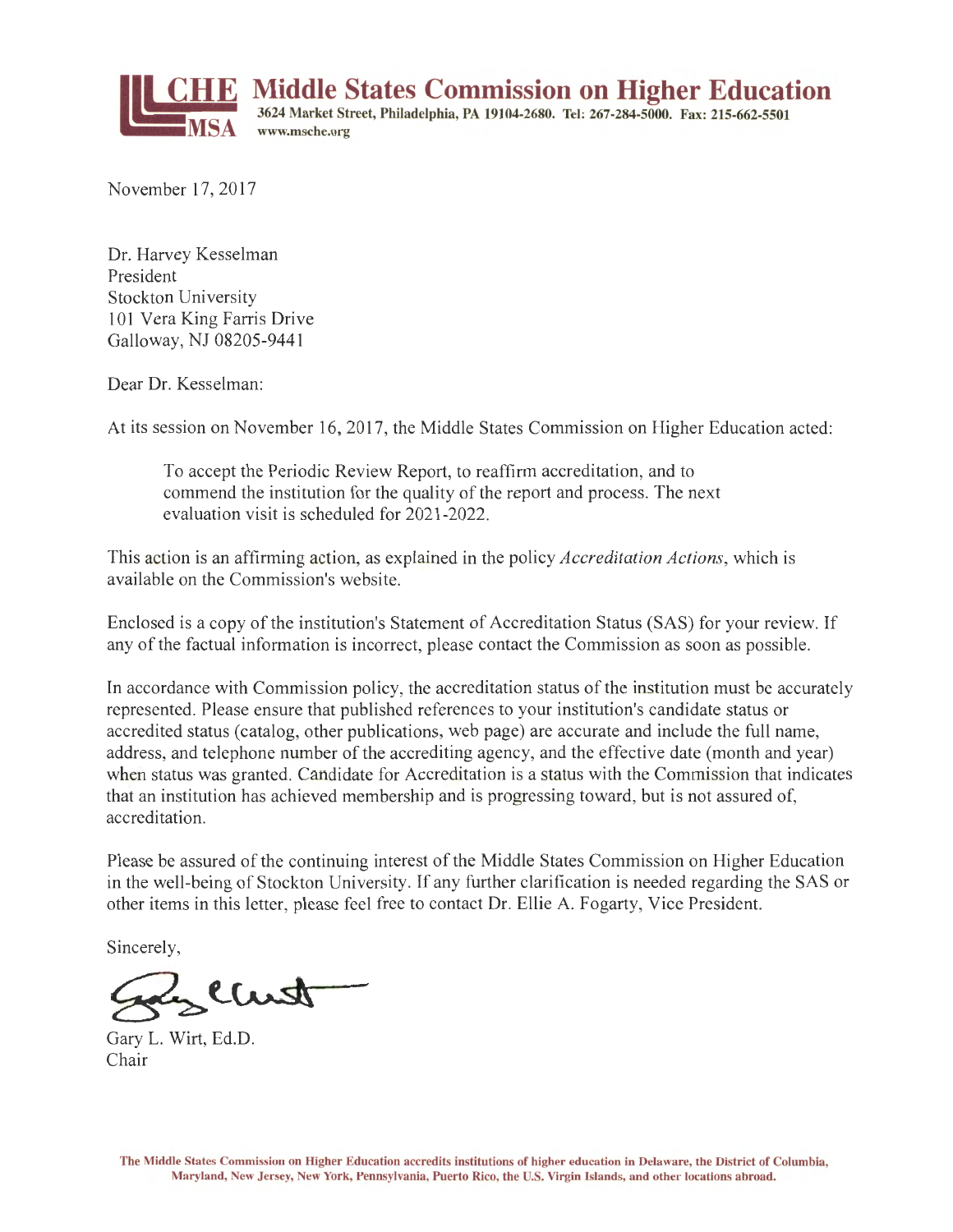

# **STATEMENT OF ACCREDITATION STATUS**

## **STOCKTON UNIVERSITY 101 Vera King Farris Drive Galloway, NJ 08205-9441 Phone: (609) 652-1776; Fax: (609) 652-4958 www .stockton.edu**

| <b>Chief Executive</b> | Dr. Harvey Kesselman, President |
|------------------------|---------------------------------|
| Officer:               |                                 |

## **INSTITUTIONAL INFORMATION**

| Enrollment<br>(Headcount):                                    | 7854 Undergraduate; 874 Graduate                                                                                                                                                                                                            |  |
|---------------------------------------------------------------|---------------------------------------------------------------------------------------------------------------------------------------------------------------------------------------------------------------------------------------------|--|
| Control:                                                      | Public                                                                                                                                                                                                                                      |  |
| Affiliation:                                                  | Government-State - None                                                                                                                                                                                                                     |  |
| 2015 Carnegie<br><b>Classification:</b>                       | Master's Colleges & Universities - Larger Programs                                                                                                                                                                                          |  |
| <b>Approved Degree</b><br>Levels:                             | Bachelor's, Postbaccalaureate Award/Cert/Diploma, Master's, Post-Master's<br>Award/Cert/Diploma, Doctor's - Professional Practice (Doctor of Physical<br>Therapy), Doctor's - Research/Scholarship (Ed.D. in Organizational<br>Leadership); |  |
| <b>Distance</b><br><b>Education</b><br>Programs:              | <b>Fully Approved</b>                                                                                                                                                                                                                       |  |
| <b>Accreditors Recognized by U.S. Secretary of Education:</b> |                                                                                                                                                                                                                                             |  |

#### **Instructional Locations**

#### **Branch Campuses:** None

**Additional Locations:** Carnegie Library Center, Atlantic City, NJ; Manahawkin Instructional Site, Manahawkin, NJ.

**Other Instructional Sites:** Absegami High School, Galloway, NJ; Atlantic City High School, Atlantic City, NJ; Atlantic County Institute of Technology, Mays Landing, NJ; Cedar Creek High School, Egg Harbor City, NJ; Charter Tech High School for the Performing Arts, Somers Point, NJ; Egg Harbor Township High School, Egg Harbor Twp, NJ; Hammonton Educational Center, Hammonton, NJ; Holy Spirit High School, Absecon, NJ; Lower Cape May Regional High School, Cape May, NJ; Lower Township School District, Lower Township, NJ; Mainland Regional High School, Linwood, NJ; Marine Academy of Technology and Environmental Science, Manahawkin, NJ; Middle Township High School, Cape May Court House, NJ;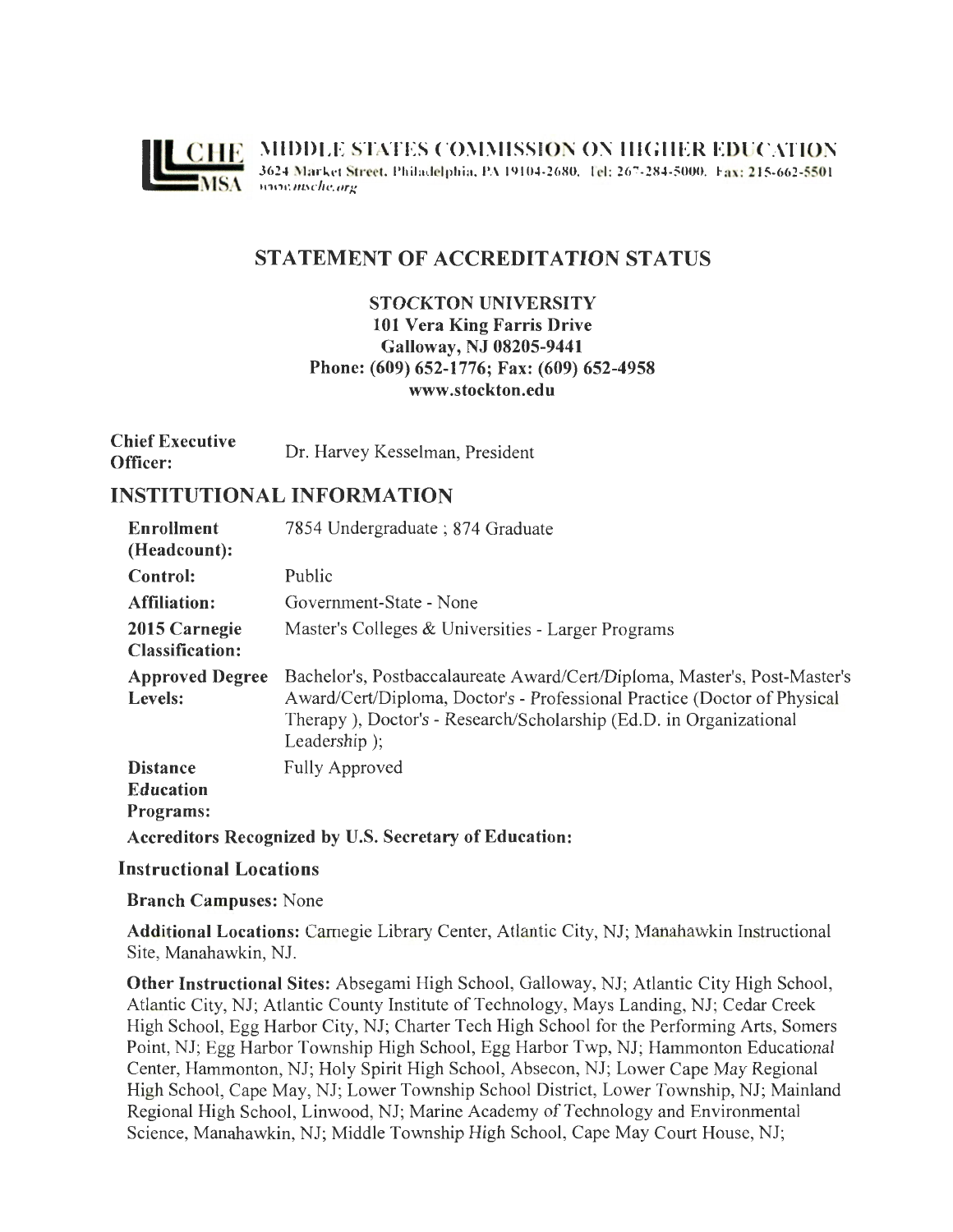Millville School District, Millville, NJ; Nacote Creek, Port Republic, NJ; Oakcrest School District, Mays Landing, NJ; Ocean City High School, Ocean City, NJ; Pleasantville High School, Pleasantville, NJ; Rothenberg Building, Atlantic City, NJ; Saint Augustine Preparatory, Richland, NJ; Sam Azeez Museum of Woodbine Heritage, Woodbine, NJ; Seaview Resort, Galloway, NJ; Southern Regional High School, Manahawkin, NJ; Sterling High School, Somerdale, NJ; The ARC of Atlantic County, Egg Harbor Township, NJ; Tilton Dance Studio, Egg Harbor Twp, NJ; Vineland School District, Vineland, NJ.

# **ACCREDITATION INFORMATION**

**Status:** Member since 1975 **Last Reaffirmed:** November 16, 2017

### **Most Recent Commission Action:**

November 16, 2017: To accept the Periodic Review Report, to reaffirm accreditation, and to commend the institution for the quality of the report and process. The next evaluation visit is scheduled for 2021-2022.

### **Brief History Since Last Comprehensive Evaluation:**

| June 28, 2012: | To reaffirm accreditation and to commend the institution for progress to<br>date and the quality of its self-study report. To request that the Periodic<br>Review Report, due June 1, 2017, document (1) further implementation of<br>an integrated strategic planning process (Standard 2) and (2) further<br>implementation of a comprehensive, organized, and sustained process for<br>the assessment of student learning, including general education (Standards)<br>12 and 14).                                                                                                               |
|----------------|----------------------------------------------------------------------------------------------------------------------------------------------------------------------------------------------------------------------------------------------------------------------------------------------------------------------------------------------------------------------------------------------------------------------------------------------------------------------------------------------------------------------------------------------------------------------------------------------------|
| July 2, 2012:  | To acknowledge receipt of the substantive change request and to include<br>the online transitional Doctor of Physical Therapy (tDPT) degree program<br>within the scope of the institution's accreditation. To remind the institution<br>of the request that the Periodic Review Report, due June 1, 2017,<br>document (1) further implementation of an integrated strategic planning<br>process (Standard 2) and (2) further implementation of a comprehensive,<br>organized, and sustained process for the assessment of student learning,<br>including general education (Standards 12 and 14). |
| March 5, 2013: | To acknowledge receipt of the substantive change request and to include<br>the online Bachelor of Science in Nursing Degree Completion program<br>within the scope of the institution's accreditation. To remind the institution<br>of the request that the Periodic Review Report, due June 1, 2017,<br>document (1) further implementation of an integrated strategic planning<br>process (Standard 2) and (2) further implementation of a comprehensive,<br>organized, and sustained process for the assessment of student learning,<br>including general education (Standards 12 and 14).      |
| June 29, 2015: | To acknowledge receipt of the substantive change request and to include<br>the Ed.D. in Organizational Leadership within the scope of the institution's<br>accreditation. To remind the institution of the request that the Periodic                                                                                                                                                                                                                                                                                                                                                               |